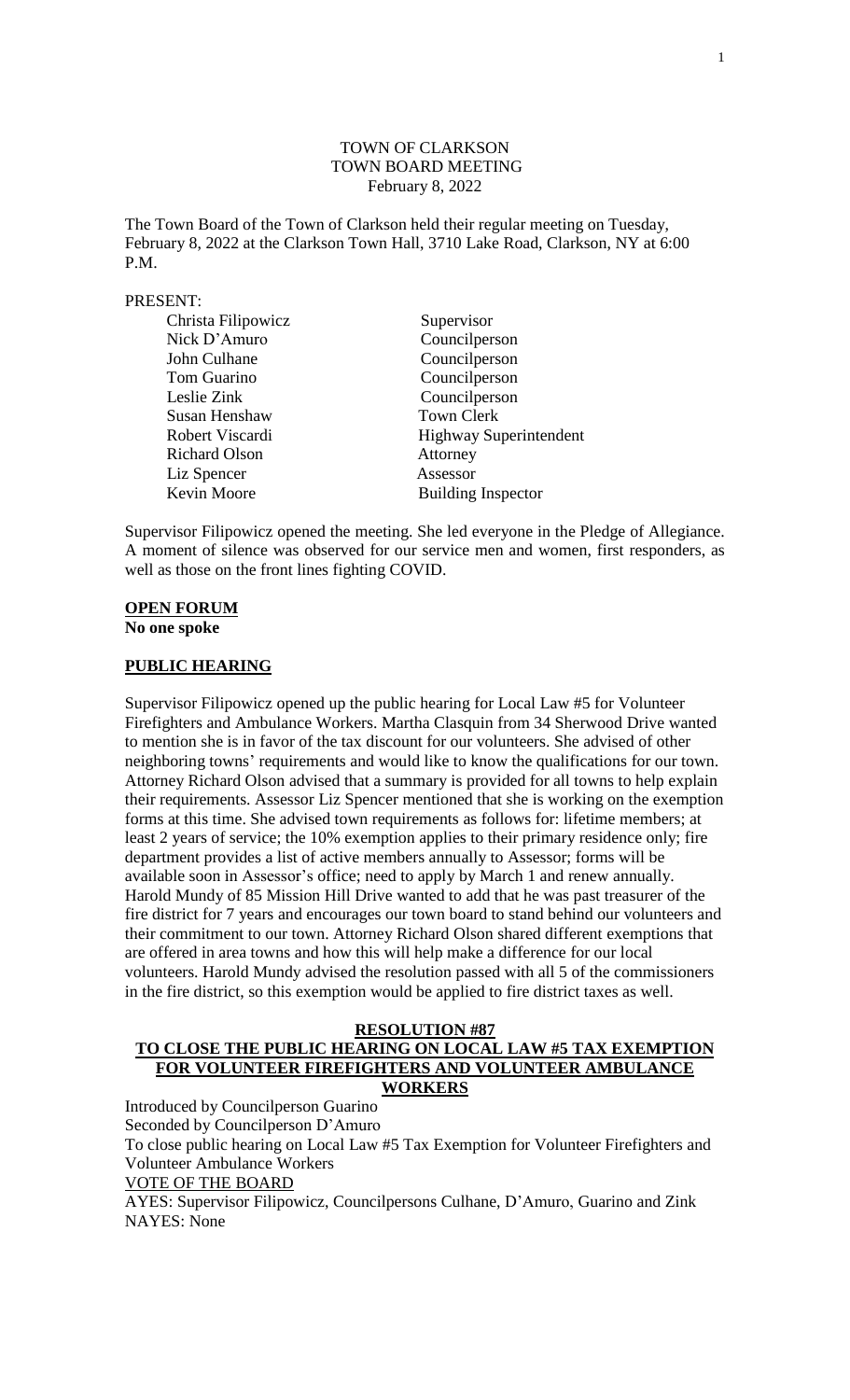### **OLD BUSINESS**

#### **RESOLUTION #88**

# **LOCAL LAW #5 AMENDING CHAPTER 122 OF THE CODE OF THE TOWN OF CLARKSON TO ADD A TAX EXEMPTION FOR VOLUNTEER FIREFIGHTERS AND VOLUNTEER AMBULANCE**

**Whereas**, on January 25, 2022, this board ordered that a Public Hearing be held to consider this proposed local law and set February 8, 2022 at 6:00 p.m. at the Town Hall, 3710 Lake Road Clarkson as the date, time and place of the Public Hearing; and **Whereas**, the notice of this hearing was duly published and posted as required by law; and

**Whereas**, the Public Hearing was duly held on February 8, 2022 at 6:00 p.m. at the Town Hall, 3710 Lake Road, Clarkson, New York and all parties in attendance were permitted an opportunity to speak on behalf or in opposition to said Proposed Local Law, or any part thereof, and

**Whereas**, the Town Board after due deliberation finds it in the best interest of the Town to adopt said Local Law;

#### **Now, therefore, be it resolved**:

**Section 1**. That the Town Board of the Town of Clarkson hereby enacts Local Law #5- 2022, "Local Law #5-2022: Amending Chapter 122 of the Code of the Town of Clarkson to add a tax exemption for Volunteer Firefighters and Volunteer Ambulance Workers". **Section 2**. That the Town Clerk is ordered to file a copy of this Local Law with New York State as required by law.

**Section 3.** That this resolution shall take effect immediately.

Introduced by Councilperson Zink

Seconded by Councilperson Culhane

To adopt Local Law #5 Tax Exemption for Volunteer Firefighters and Volunteer Ambulance Workers

#### VOTE OF THE BOARD

AYES: Supervisor Filipowicz, Councilpersons Culhane, D'Amuro, Guarino and Zink NAYES: None

### **RESOLUTION #89**

## **ACKNOWLEDGE RECEIPT OF SUPERVISOR'S JANUARY FINANCIAL REPORT**

Introduced by Councilperson Zink

Seconded by Councilperson Culhane

To acknowledge receipt of January report

VOTE OF THE BOARD

AYES: Supervisor Filipowicz, Councilpersons Culhane, D'Amuro, Guarino and Zink NAYES: None

**Seymour Library –** is holding the Annual Meeting with Village of Brockport, Town of Sweden and Town of Clarkson on March 22 at the Sweden Lodge at 7:00 PM.

**Appointment of Part Time Clerk** – Courtney Miller who is assisting in all departments.

#### **NEW BUSINESS**

### **RESOLUTION #90**

# **TO APPOINT NEW CONSERVATION BOARD MEMBER MARILYN BROWN**

Introduced by Councilperson Guarino Seconded by Councilperson D'Amuro

To Appoint New Conservation Board Member Marilyn Brown

# VOTE OF THE BOARD

AYES: Supervisor Filipowicz, Councilpersons Culhane, D'Amuro, Guarino and Zink NAYES: None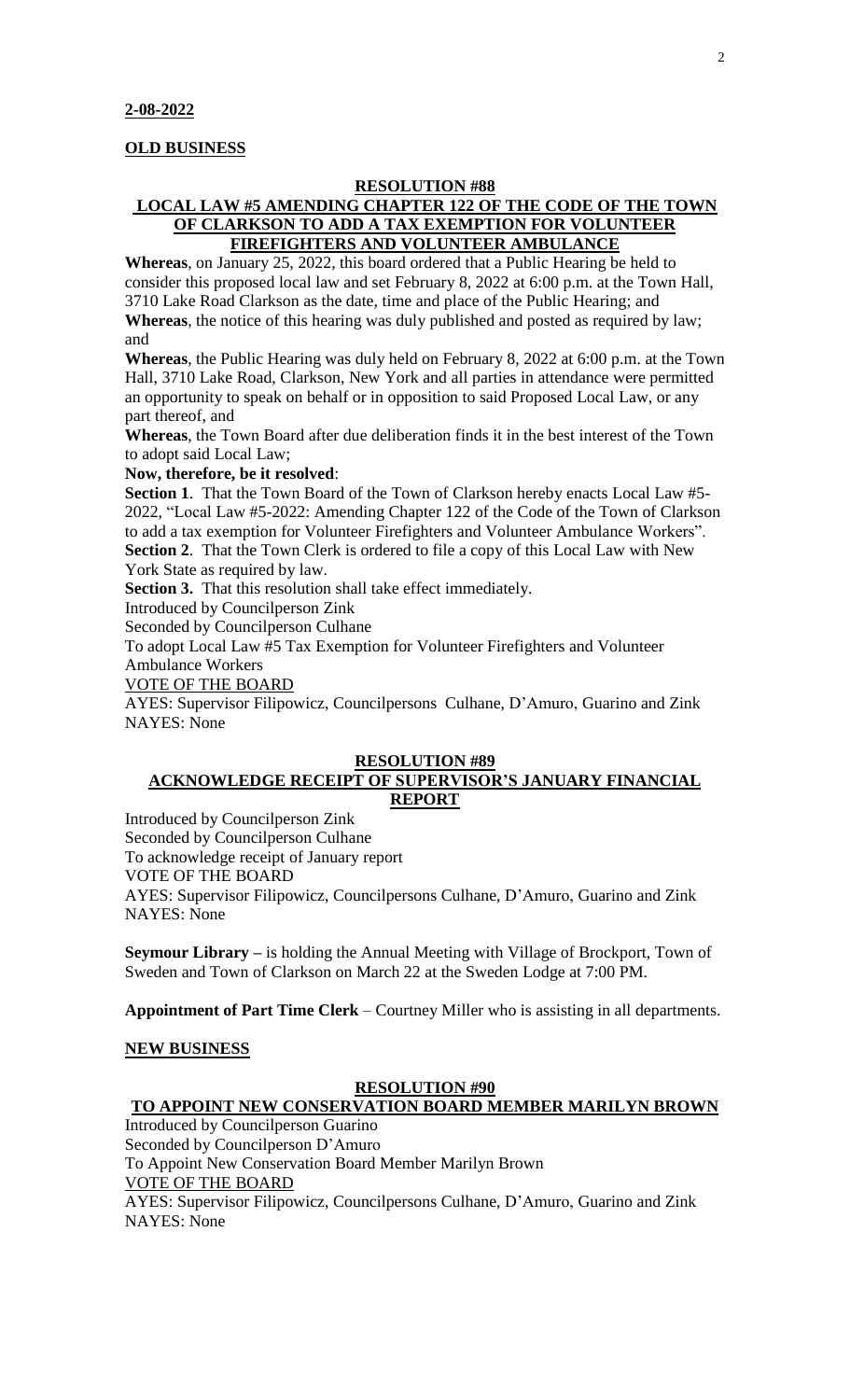#### **2-08-2022**

#### **REPORTS**

**Town Board –** Councilperson Zink advises that things are moving forward with the Comprehensive Plan. The Comprehensive Plan Committee hosted a successful Open House and Public Hearing on January 27.

**Stop Signs –** Attorney Richard Olson advised that Local Law #4 regarding stop signs has been sent to Albany and Councilperson Guarino will be able to move forward soon with his portion of the project.

**Veteran's Outreach -**Councilperson D'Amuro will be meeting with County Legislature Jackie Smith to help bring this program to the west side. Assessor Liz Spencer has assisted in providing him with a list of Clarkson Veterans' exemptions.

**Website** – Councilperson D'Amuro and Supervisor Filipowicz met with a SUNY Brockport student regarding updating our town website and expanding our content.

### **RESOLUTION #91**

**AUTHORIZE MERIT/STEP INCREASE FOR URSULA LIOTTA** Introduced by Councilperson Guarino Seconded by Councilperson D'Amuro To approve, based on merit, step increase for Assistant to the Highway Department Ursula Liotta from Office Clerk I, Step 20 @ \$22.47 to Step 23 @ \$23.49 retroactive to January 1, 2022. VOTE OF THE BOARD AYES: Supervisor Filipowicz, Councilpersons Culhane, D'Amuro and Guarino NAYES: Zink

**Highway Superintendent –** Bob Viscardi advised that Councilperson Guarino will be the liaison between the highway and the town board. He will be vacating his position as liaison with recreation. Superintendent Viscardi also advised that he will have more info in the next meeting regarding salt usage and truck mileage. He advised they are sending the smaller snow blower into neighborhoods to plow around mailboxes. This has been quite helpful and popular with our residents.

**Building Inspector** – Kevin Moore advised the Lifetime Assistance is finishing up with Phase 1 of their expansion. Wellington North should be completed by end of the month for the new Senior Living building. Seldon Square has started renovations on buildings #1 and #2.

# **RESOLUTION #92**

# **APPROVE MINUTES 1-25-2022**

Introduced by Councilperson D'Amuro Seconded by Councilperson Zink To approve minutes from 1-25-2022. VOTE OF THE BOARD AYES: Supervisor Filipowicz, Councilpersons Culhane, D'Amuro, Guarino and Zink NAYES: None

#### **RESOLUTION #93 AUDIT 1-25-2022**

Introduced by Councilperson Guarino Seconded by Councilperson D'Amuro To authorize payment of audit 1-25-2022 totaling \$95,026.87 AA General \$49,076.78, BB General- Outside Village \$2,833.10, DA Highway - Town Wide \$42,322.12, SL – Lighting \$794.87 and Distribution of checks: Trust and Agency #6238-6242, Joint Checking #4867-4908 VOTE OF THE BOARD AYES: Supervisor Filipowicz, Councilpersons Culhane, D'Amuro, Guarino and Zink NAYES: None